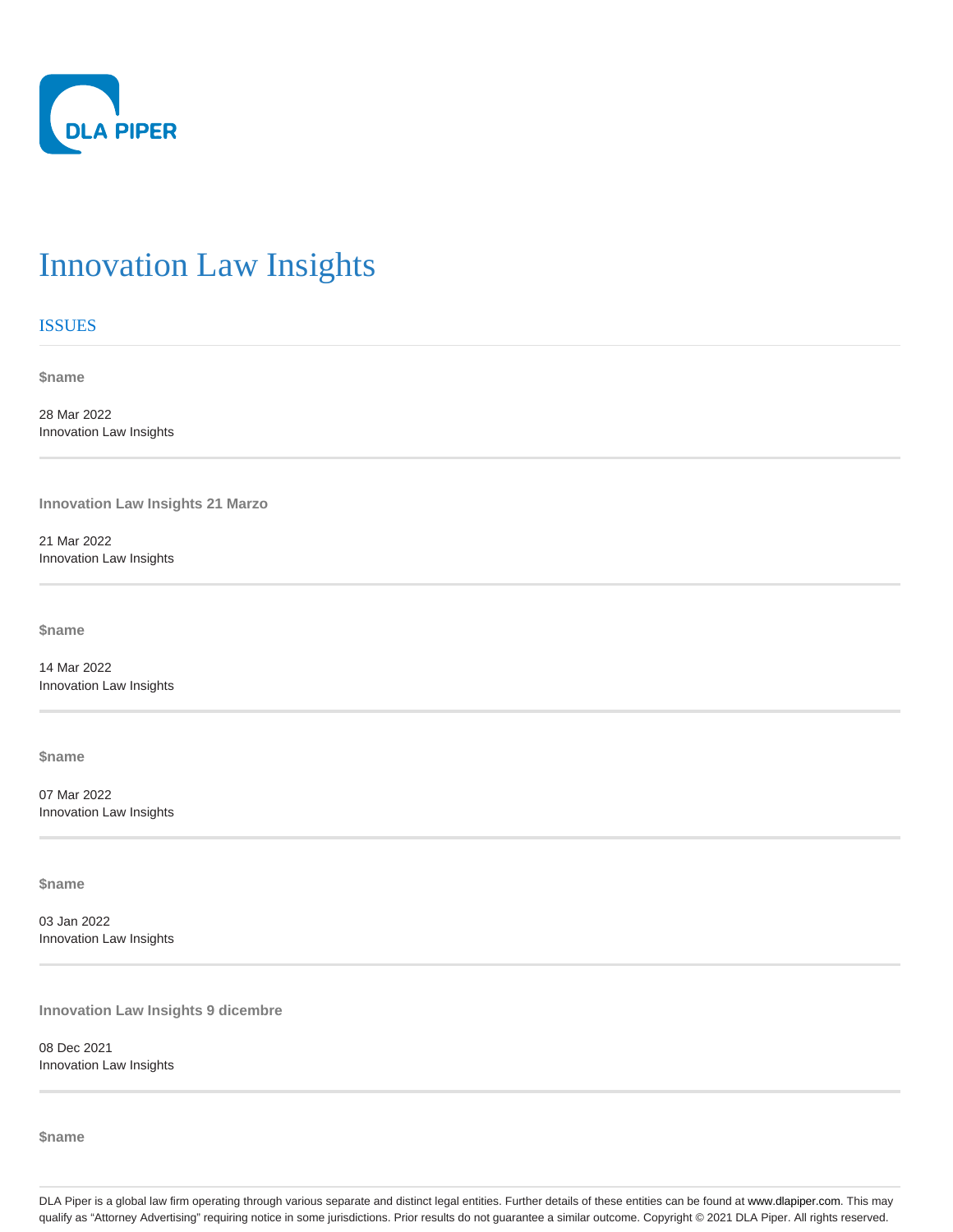**\$name**

03 Oct 2021 Innovation Law Insights

**\$name**

26 Sep 2021 Innovation Law Insights

**\$name**

19 Sep 2021 Innovation Law Insights

**\$name**

12 Sep 2021 Innovation Law Insights

**\$name**

15 Jul 2021 Innovation Law Insights

**\$name**

08 Jul 2021 Innovation Law Insights

**\$name**

01 Jul 2021 Innovation Law Insights

**\$name**

27 May 2021 Innovation Law Insights

DLA Piper is a global law firm operating through various separate and distinct legal entities. Further details of these entities can be found at www.dlapiper.com. This may qualify as "Attorney Advertising" requiring notice in some jurisdictions. Prior results do not guarantee a similar outcome. Copyright @ 2021 DLA Piper. All rights reserved.